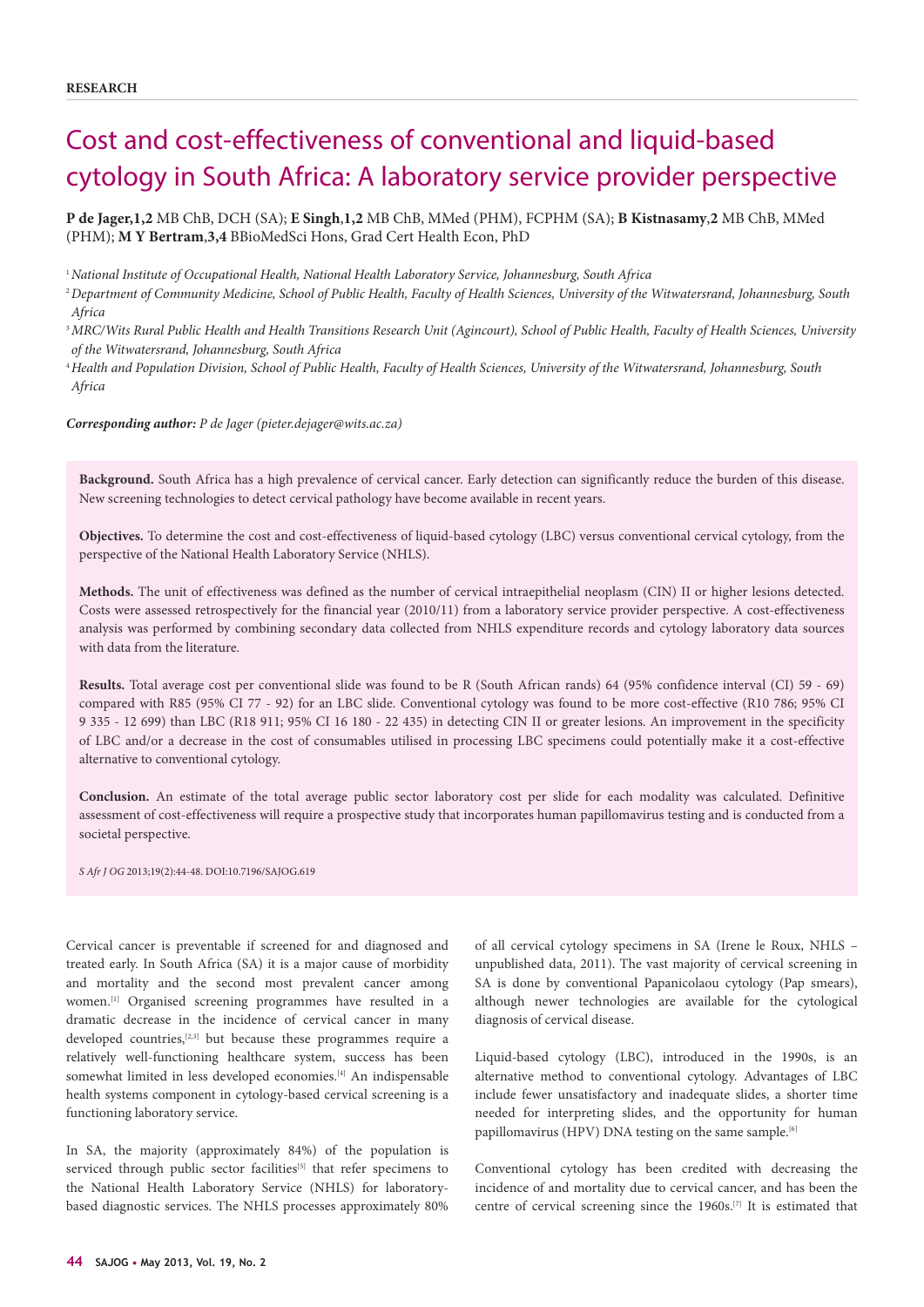systematic screening can decrease mortality due to cervical cancer by 70%, and it is considered a highly cost-effective intervention.<sup>[7]</sup> Despite the reported success of conventional cytology there is a wide range of reported sensitivity, usually reported as 50 - 75%.[8]

A number of recent randomised controlled trials comparing LBC and conventional cytology have found the two methods to be comparable in terms of accuracy,<sup> $[6,9-12]$ </sup> but with LBC providing a significant reduction in smear inadequacy rates.<sup>[6,10,11]</sup> Inadequacy rates of up to 9.1% for conventional cytology compared with 2.1% for LBC have been documented.<sup>[11]</sup> High inadequacy rates have significant associated opportunity costs, as women need to be rescreened in the event of an inadequate specimen.

In terms of test sensitivity and specificity, an SA trial found LBC to be comparable to conventional cytology in high-risk, previously unscreened populations.[10] Noting LBC to have higher unit costs than conventional cytology, the authors recommended careful consideration before adopting LBC in resource-poor settings.<sup>[10]</sup>

# Aim and objectives

The primary objective of this study was to estimate the average total cost of processing a cervical cytology slide by the NHLS. Secondly, we aimed to estimate the cost-effectiveness of LBC versus conventional cytology from an NHLS perspective in terms of the number of cervical intraepithelial neoplasm (CIN) II or greater lesions (cases) detected.

# Methods

A retrospective study was conducted that included all cervical cytology specimens processed by the six largest NHLS laboratories across SA from 1 April 2010 to 31 March 2011 (*N*=359 474). These six laboratories process approximately 90% of all cervical cytology specimens from the public sector. During the study period the NHLS trialled LBC in two academic hospital-linked laboratories, screeners receiving appropriate training before the trial (Irene le Roux, NHLS – unpublished data, 2011).

Laboratory data were extracted from the NHLS central database and included the variables patient age, cytological diagnosis, name of processing laboratory, and whether a specimen was a conventional or an LBC smear.

#### **Effectiveness measure**

Because linkage with histology results was not possible, the number of CIN II or greater lesions detected was determined for each modality based on reported sensitivity and specificity data from previously conducted randomised controlled trials.[10,13] From these test accuracy data, positive predictive values (PPVs) for both conventional and LBC were calculated and adjusted for cervical cancer prevalence in SA.[14] Adjusted PPVs were applied, using twoby-two tables, to the data extracted from the NHLS central database to generate an estimate of the number of ≥CIN II lesions detected. These estimates were generated for each modality and for two cytology diagnosis cut-off points of interest, atypical squamous cells of undetermined significance or greater (≥ASCUS) and low-grade squamous intraepithelial lesions or greater (≥LSIL), as defined by the Bethesda Classification.<sup>[15]</sup>

#### **Cost data**

Cost data included fixed (capital and overhead costs) and recurrent costs (consumables and labour). These costs were adjusted for inflation using Stats SA CPI data,<sup>[16]</sup> with all costs being expressed in 2010 South African rand (ZAR) prices. Pertinent capital and consumable costs were informed by site visits and expert interviews. A time-motion study was conducted in all six participating laboratories over a 2-week period to estimate how much time was spent by each staff level on different tasks. Average times were calculated and costed using NHLS salary data. Overhead costs were extracted from year-end balance sheets for the financial year ending 31 March 2011. Total costs for each modality were calculated, and from this the average total cost per slide was found by dividing the total cost by the total number of slides processed.

#### **Analysis**

Data were captured in and analysed with Microsoft Excel 2007 and Ersatz Version 1.2 (www.epigear.com). Uncertainty distributions were applied to various model inputs based on the underlying probability distributions of input variables (Table 1).

A bootstrapping procedure was performed to calculate point estimates and 95% confidence intervals (CIs) for outcome measures of interest, namely average cost per slide, number of cases detected, and cost per case detected. A multivariate sensitivity analysis was also performed.

Because LBC was trialled in only two of the six laboratories, the sample size for LBC (*N*=2 381) was considerably smaller than that for conventional slides (*N*=357 093), so LBC estimates were multiplied by a constant to allow for meaningful comparison.

#### **Ethics approval**

Ethics approval for the study was granted by the Human Research Ethics Committee at the University of the Witwatersrand (M110951).

# Results

Of the 359 474 slides processed during the 2010/11 financial year, 66.7% were collected from women between the ages of 30 and 60 years. Fig. 1 summarises the age distribution, and Fig. 2 the cytological diagnoses, by screening modality.

|  |  | Table 1. Selected parameters and probability distributions used in the cost-effectiveness model |
|--|--|-------------------------------------------------------------------------------------------------|
|--|--|-------------------------------------------------------------------------------------------------|

|                         | Minimum | <b>Maximum</b> | Median             | <b>Distribution</b> |
|-------------------------|---------|----------------|--------------------|---------------------|
| Capital costs           | $-20%$  | $+20%$         | As per procurement | Uniform             |
| Sensitivity of LBC/LSIL | 0.477   | 0.719          | 0.603              | Triangle            |

LBC = liquid-based cytology; LSIL = low-grade squamous intraepithelial lesion.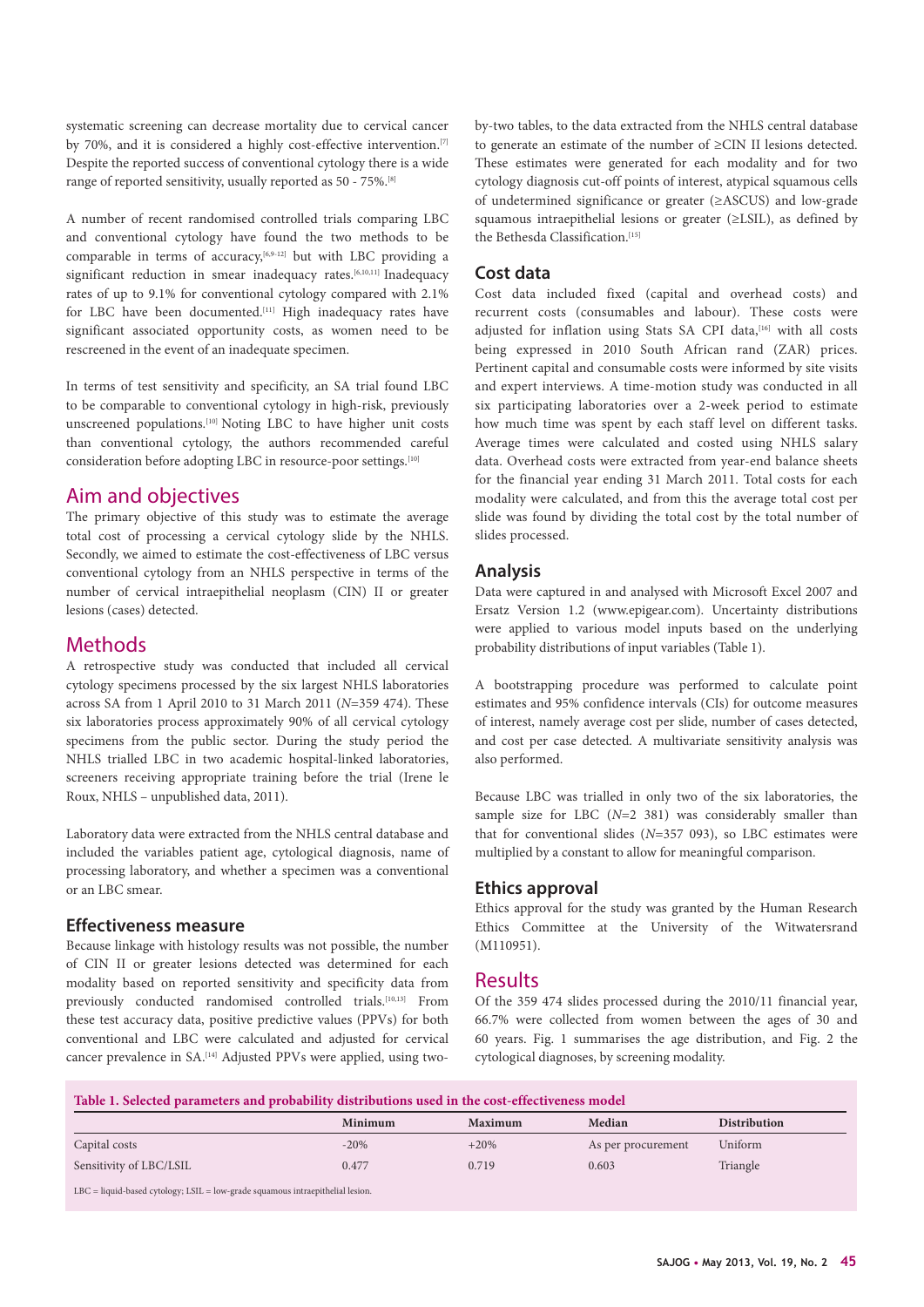Most of the cytology specimens were normal for both LBC and conventional slides (77.2% v. 73.2%). Conventional cytology diagnosed more slides as high-grade squamous intraepithelial lesions (HSIL) (6.6% v. 3.3%; *p*<0.001) and had a higher percentage of inadequate slides (2.9% v. 0.2%; *p*<0.001).

The total average cost per conventional slide (R64; 95% confidence interval (CI) 59 - 69) was approximately R21 less than the average total cost per LBC slide (R85; 95% CI 77 - 92). Recurrent costs, particularly labour costs, were a major cost contributor, particularly for conventional cytology (65% v. 43% in LBC), suggesting that labour productivity gains are possible if LBC were to be fully employed. This finding is in line with an Irish study that demonstrated a 31% labour productivity improvement at a 73% level of conversion from conventional to LBC screening.[17] However, the capital/labour cost ratio must be taken into consideration in order to improve overall production efficiency. Consumable costs were a large cost contributor to LBC (30% v. 3% in conventional cytology), driven in particular by the Gynae Test Kit required to process LBC specimens. Fig. 3 provides a proportional breakdown of factor costs for each modality.

Based on sensitivity and specificity data from an SA randomised controlled trial directly comparing conventional and LBC,<sup>[10]</sup> conventional cytology was estimated to detect more (10.33/1 000 screened) CIN II or greater lesions (cases) compared with LBC (7.64/1 000 screened). We calculate that the average cost per case detected, using ≥LSIL as a cytological cut-off point, was almost half for conventional cytology (R6 224; 95% CI 5 017 - 7 645) compared with LBC (R11 096; 95% CI 9 076 - 13 683).

A sensitivity analysis showed the Gynae Test Kit (a component of recurrent consumable costs) used in LBC testing as well as the specificity of LBC testing to have important impacts on the model outcome. For this reason three additional models were run to assess the impact on the cost and cost-effectiveness of LBC if these inputs were adjusted.

Repeating the analysis with a hypothetical 50% reduction in the cost of the Gynae Test Kit decreases the average total cost of an LBC smear to R75 (95% CI 69 - 81), but even this large reduction in cost alone would not be sufficient to outperform conventional cytology, as the average cost per case detected (R9 826; 95% CI 8 082 - 12 171) would still be higher compared with conventional cytology.

In terms of improved specificity, a trial conducted by Biscotti *et al.*<sup>[13]</sup> calculated higher sensitivity and specificity estimates for LBC than the trial conducted in SA.[10] Applying the manual arm sensitivity and specificity data from this trial greatly improves the costeffectiveness of LBC. Table 2 summarises these results.

#### **Discussion**

In determining the cost of providing cytology services, we utilised local actual cost data. This study therefore provides a relatively accurate estimate of the laboratory costs involved in providing cytology services in the SA public health sector. Current pricing of cytology services in the public sector is largely determined through negotiation between the NHLS and government. With the phased implementation of a National Health Insurance system in SA, it will become increasingly important to determine the cost of services



*Fig. 1. Age distribution stratified by screening modality.*



*Fig. 2. Cytological diagnosis distribution stratified by screening modality (\*'Other' includes cases of benign changes (924), atypia (1 670), ASC-H (1 330) and AGUS (387); †'Inadequacy' refers to all smears that were unsuitable for cytological diagnosis).*



*Fig. 3. Proportional input costs for each modality.* 5

accurately. Our findings will assist health managers to price cytology<br>services appropriately and in so doing advance the sustainability of services appropriately and in so doing advance the sustainability of SA's laboratory-based cervical cytology screening programme.

Estimates of the cost-effectiveness of conventional cytology and LBC were also calculated, but their accuracy must be considered in light of the following limitations.

This was a retrospective study, and it was not possible to link patient cytology results with patient histology results. We had to extrapolate the outcome measure of interest based on data from the literature. As there is a relatively wide reported specificity and sensitivity for cervical cytology, this variation in reported test accuracy with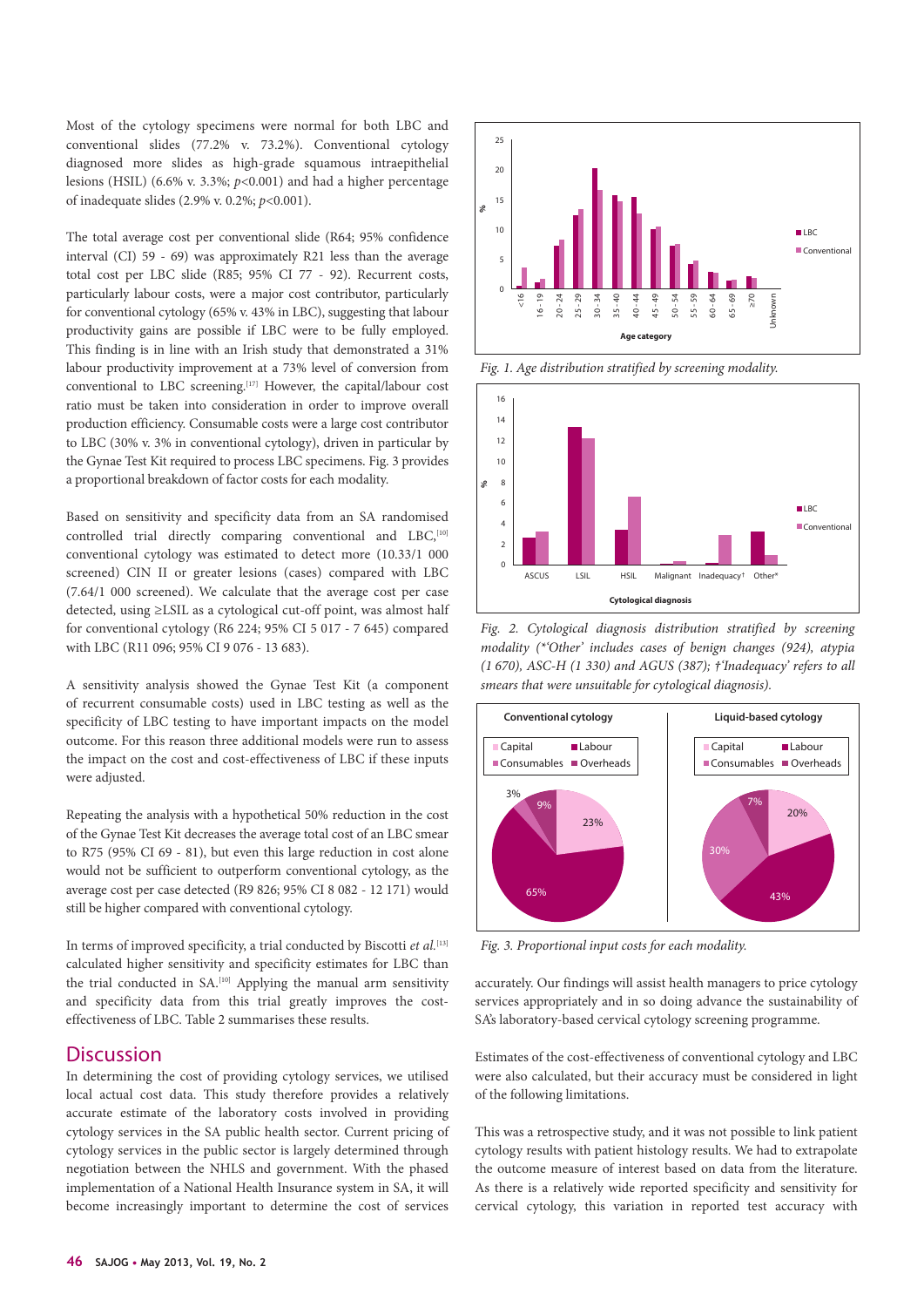|                                           | Source of test accuracy data and reduction in GTK, % (95% CI)               |                             |                                                   |                                                    |  |  |
|-------------------------------------------|-----------------------------------------------------------------------------|-----------------------------|---------------------------------------------------|----------------------------------------------------|--|--|
|                                           | Taylor et al. [10] with GTK at Taylor et al. [10] and a 50%<br>market price | reduction in GTK            | Biscotti et al.[13] and a<br>25% reduction in GTK | Biscotti et al. [13] and a<br>50% reduction in GTK |  |  |
| $LBC$ (ZAR), mean (range)                 |                                                                             |                             |                                                   |                                                    |  |  |
| Average cost per slide                    | 85<br>$(77 - 92)$                                                           | 75<br>$(69 - 81)$           | 80<br>$(74 - 86)$                                 | 75<br>$(69 - 81)$                                  |  |  |
| Cost/case detected: ASCUS                 | 18 911<br>$(16180 - 22435)$                                                 | 16793<br>$(14179 - 19904)$  | 2 6 4 5<br>$(2278 - 3010)$                        | 2 4 7 8<br>$(2143 - 2812)$                         |  |  |
| Cost/case detected: LSIL                  | 11 096<br>$(9076 - 13683)$                                                  | 9 8 2 6<br>$(8082 - 12171)$ | 1626<br>$(1395 - 1876)$                           | 1 5 2 2<br>$(1295 - 1765)$                         |  |  |
| Conventional cytology (ZAR), mean (range) |                                                                             |                             |                                                   |                                                    |  |  |
| Average cost per slide                    | 64<br>$(59 - 69)$                                                           |                             |                                                   |                                                    |  |  |
| Cost/case detected: ASCUS                 | 10 786<br>$(9335 - 12699)$                                                  |                             |                                                   |                                                    |  |  |
| Cost/case detected: LSIL                  | 6 2 2 4<br>$(5017 - 7645)$                                                  |                             |                                                   |                                                    |  |  |

relatively dated prevalence data for cervical cancer in SA may affect the findings of the cost-effectiveness analysis. These limitations were ameliorated by utilising sensitivity and specificity data from a large randomised controlled trial that had been conducted in SA;<sup>[10]</sup> utilising prevalence data from a large multicentre study conducted in SA;[14] and performing uncertainty and multivariate sensitivity analysis and adjusting model inputs accordingly to demonstrate the effects of alternative scenarios.

Further, because LBC was trialled by the NHLS there was a wide discrepancy between the number of LBC and conventional slides processed. This limitation was addressed by taking a micro-costing approach, utilising test accuracy data from a local randomised controlled trial[10] and multiplying LBC estimates with a constant.

We argue that a reduction in the Gynae Test Kit costs would be feasible for the NHLS. As LBC does not currently constitute a major proportion of cervical cytology screening (<0.7% of all cytology specimens), the NHLS has faced prevailing market prices for these kits. Given the economies of scale available to the NHLS, a great reduction in cost may be possible.

Second, not all the benefits of utilising LBC were included in the analysis. The perspective of the study did not include societal costs and HPV testing on LBC samples. Under the assumption that all smears were LBC or conventional, our calculated inadequacy rates would translate into a total of 755 inadequate LBC smears at a cost of R64 175, or a total of 10 389 inadequate conventional smears at a cost of R664 896. This demonstrates some of the potential cost savings of LBC, which would be even greater from a societal perspective, as 9 634 fewer repeat patient visits would have been required if all cytology was liquid based. A number of studies conducted in developed countries have demonstrated HPV testing to be a cost-effective strategy.[18-20] As HPV testing can reduce the number of visits required, it has also been found to be potentially cost-effective in resource-poor settings.[21]

Lastly, we were unable to determine what proportion of slides was analysed using automation technology. Costs were therefore aggregated, and only an average total cost was calculated for each modality.

### Conclusion

We have reported an accurate estimation of laboratory cervical screening costs for the SA public sector. The cost-effectiveness of the two modalities is also estimated. A prospective study conducted from a societal perspective that includes HPV testing as part of the cervical screening process is required in order to establish a more definitive view on the cost-effectiveness of LBC in SA.

**Acknowledgements.** We would like to acknowledge Lawrence Long, Gesine Meyer-Rath and Kate Bistline from the Health Economics and Epidemiology Research Unit, University of the Witwatersrand, Johannesburg, for commenting on the study protocol. Further, we thank Irene le Roux, Suzette Jordaan and the laboratory managers and staff from the study sites as well as the NHLS finance department for helping provide the necessary data. MYB's time was funded by Priority Cost Effective Lessons for Systems Strengthening South Africa (PRICELESS SA), MRC/WITS Rural Public Health and Health Transitions Research Unit (Agincourt), School of Public Health, University of the Witwatersrand.

- 1. CANSA. Cancer Registry 2004. 2004. http://www.cansa.org.za/cause\_data/images/1056/Cancer\_ Registry\_2004.pdf (accessed 23 July 2012).
- 2. Lăără E, Day N, Hakama M. Trends in mortality from cervical cancer in the Nordic countries: Association with organised screening programmes. Lancet 1987;329(8544):1247-1249. [http:// dx.doi.org/10.1016/S0140-6736(87)92695-X]
- 3. Safaeian M, Solomon D, Castle PE. Cervical cancer prevention cervical screening: Science in evolution. Obstet Gynecol Clin North Am 2007;34(4):739-760. [http://dx.doi.org/10.1016/j. ogc.2007.09.004]
- 4. Sankaranarayanan R. Cervical cancer in developing countries. Trans R Soc Trop Med Hyg 2002;96(6):580-585. [http://dx.doi.org/10.1016/S0035-9203(02)90317-2]
- 5. Blecher, M, Kollipara, A. De Jager, P. Zulu, N. Health financing. In: Padarath A, English R, eds. South African Health Review 2011. Durban: Health Systems Trust, 2011:29-48.
- 6. Ronco G, Cuzick J, Pierotti P, et al. Accuracy of liquid based versus conventional cytology: Overall results of new technologies for cervical cancer screening: Randomised controlled trial. BMJ 2007;335(7609):28-28. [http://dx.doi.org/10.1136/bmj.39196.740995.BE]
- 7. Kitchener HC, Castle PE, Cox JT. Chapter 7: Achievements and limitations of cervical cytology screening. Vaccine 2006;24 (suppl 3):S63-S70. [http://dx.doi.org/10.1016/j.vaccine.2006.05.113]